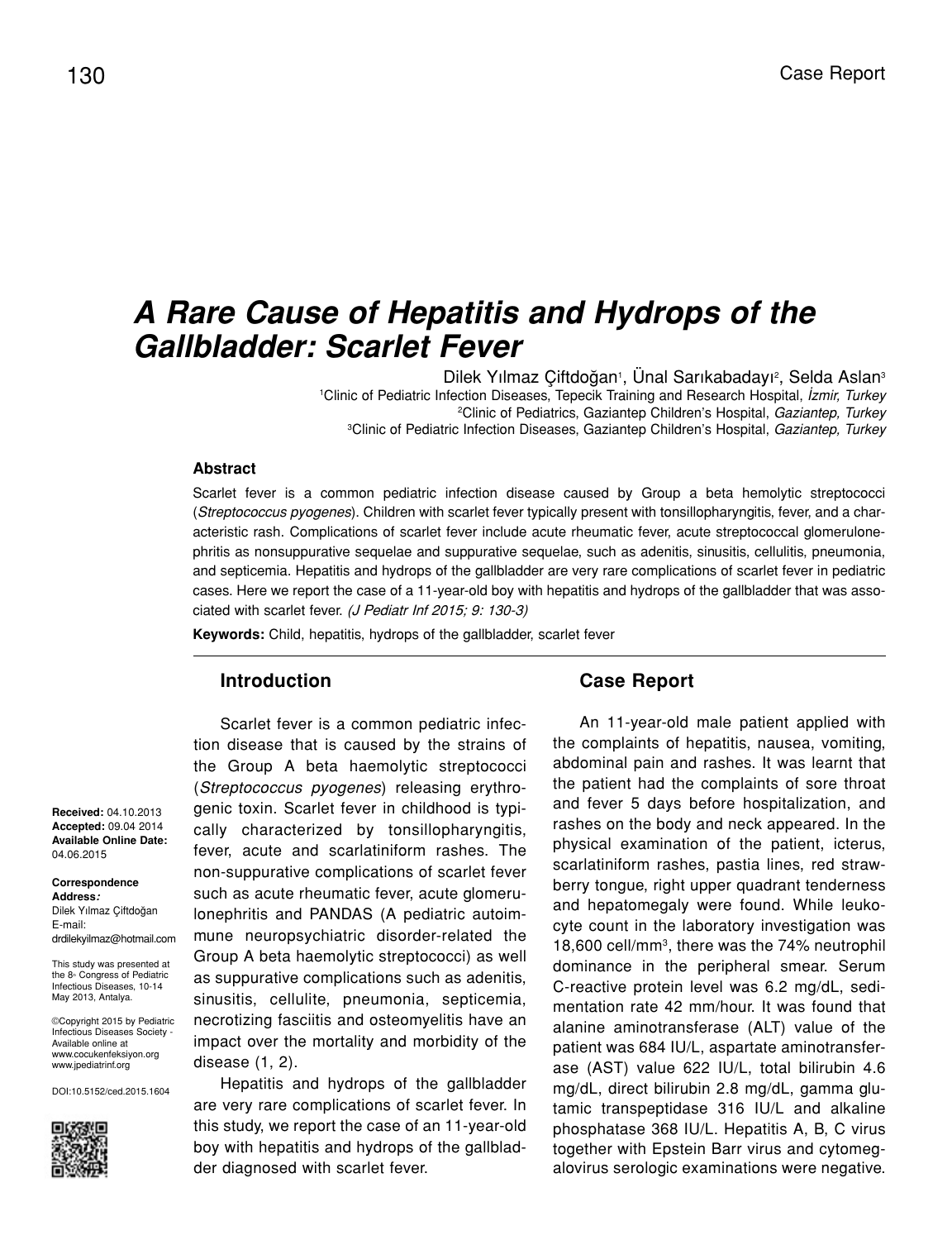| Table 1. Age, gender, clinical and laboratory findings and treatment summary of the pediatric cases developing hepatitis, hydrops of |  |
|--------------------------------------------------------------------------------------------------------------------------------------|--|
| the Gallbladder and /or splenomegaly in the course of scarlet fever presented in the literature                                      |  |

| <b>Authors</b>              | Age/Gender<br>of the Cases | <b>Diagnosis</b>                                                | <b>Complaints and Clinical Findings</b>                                                                                                                                                                                                                                                                                                 | <b>Laboratory Findings</b>                                                                                                                                                                                                        | <b>Treatment</b>                                   |
|-----------------------------|----------------------------|-----------------------------------------------------------------|-----------------------------------------------------------------------------------------------------------------------------------------------------------------------------------------------------------------------------------------------------------------------------------------------------------------------------------------|-----------------------------------------------------------------------------------------------------------------------------------------------------------------------------------------------------------------------------------|----------------------------------------------------|
| Girisch<br>et al. $(3)$     | 6 years old<br>/ Male      | Scarlet fever,<br>hepatitis                                     | * Fever, rashes, sore throat<br>* Condensation in the urine color,<br>light-colored stool on the 5 <sup>th</sup> day of<br>the scarlet fever course                                                                                                                                                                                     | * AST 30 U/L, ALT 110 U/L, GGT<br>78 U/L, total bilirubin 1.8 mg/dL,<br>ALP 511 U/L<br>* AGBHS Quick antigen test is positive                                                                                                     | Erythromycin                                       |
|                             | 7 years old<br>/ Male      | Scarlet fever,<br>hepatitis                                     | * Fever, rashes, sore throat<br>* Condensation in the urine color,<br>light-colored stool on the 4th day of<br>the scarlet fever course                                                                                                                                                                                                 | * AST 91 U/L, ALT 133 U/L, GGT<br>238 U/L, total bilirubin 2.7 mg/dL,<br>direct bilirubin 0.6 mg/dL, ALP 511 U/L<br>* AGBHS growth was detected in<br>the throat culture.                                                         | Vancomycin<br>and<br>cefotaxime                    |
| Güven (4)                   | 2.5 years old<br>/ Male    | Scarlet fever,<br>hepatitis                                     | * Fever, rashes<br>* Hepatitis, hematuria                                                                                                                                                                                                                                                                                               | * High liver function test results                                                                                                                                                                                                |                                                    |
| Elishkewitz<br>et al. $(5)$ | 9 years old<br>/ Male      | Scarlet fever,<br>hepatitis                                     | * Rashes, fever, sore throat<br>* Abdominal pain, nausea, vomiting,<br>condensation in the urine color on the<br>4 <sup>th</sup> day of the scarlet fever course                                                                                                                                                                        | * AST 40 U/L, ALT 90 U/L, GGT<br>70 U/L, total bilirubin 1.5 mg/dL,<br>direct bilirubin 0.5 mg/dL, ALP 511 U/L<br>* AGBHS growth was detected in<br>the throat culture.                                                           | Amoxicillin                                        |
| Gidaris<br>et al.(6)        | 6 years old<br>/ Male      | Scarlet fever,<br>hepatitis                                     | * Fever, rashes, white strawberry<br>tongue, pastia lines, sore throat<br>* Condensation in the urine color on<br>the 4th day of the scarlet fever<br>course, abdominal pain                                                                                                                                                            | * AST 179 U/L, ALT 199 U/L, GGT<br>149 U/L, total bilirubin 4.4 mg/dL,<br>direct bilirubin 3.5 mg/dL                                                                                                                              | Cefuroxime                                         |
| Koçak<br>et al. (7)         | 12 years old<br>/ Female   | Scarlet fever,<br>hepatitis                                     | * Fever, sore throat, rashes,<br>strawberry tongue<br>* Hepatomegaly                                                                                                                                                                                                                                                                    | * AGBHS growth was detected in<br>the throat culture.<br>* Bilirubinuria<br>* Increased polymorphonuclear<br>leukocyte infiltration in the portal<br>region in the liver biopsy and<br>degenerative changes in the<br>hepatocytes |                                                    |
|                             | 9 years old<br>/ Female    | Scarlet fever,<br>hepatitis                                     | * Fever, sore throat, rashes, tonsillitis<br>* Nausea, vomiting, hepatitis on the<br>3rd day of the scarlet fever course                                                                                                                                                                                                                | *Bilirubinemia                                                                                                                                                                                                                    |                                                    |
| Ciftçi<br>et al. (8)        | 4 years old<br>/ Male      | Scarlet fever,<br>hepatitis                                     | * Fever, sore throat, rashes,<br>strawberry tongue<br>* Nausea, vomiting, hepatitis on the<br>3rd day of the scarlet fever course                                                                                                                                                                                                       | * AST 480 U/L, ALT 511 U/L, GG<br>T 105 U/L, Total bilirubin 2.9 mg/dL,<br>direct bilirubin 1.4 mg/dL<br>* AGBHS growth was detected<br>in the throat culture.                                                                    | Benzathine<br>Penicillin                           |
| Strauss (9)                 | 5.75 years<br>old / Male   | Scarlet fever,<br>Hydrops of the<br>Gallbladder                 | * Fever, sore throat, rashes<br>* Abdominal pain, vomiting,<br>condensation in urine color on the<br>3rd day of the scarlet fever course<br>* Right upper quadrant tenderness,<br>splenomegaly, icterus                                                                                                                                 | * Total bilirubin 4.1 mg/dL, direct<br>bilirubin 2,6 mg/dL                                                                                                                                                                        | *Benzyl<br>penicillin<br>*Benzathine<br>Penicillin |
| Rocco<br>et al. (11)        | 4 years old /<br>Female    | Scarlet fever,<br>Hydrops of the<br>Gallbladder                 |                                                                                                                                                                                                                                                                                                                                         | $\overline{\phantom{a}}$                                                                                                                                                                                                          |                                                    |
| Wang<br>et al. (12)         | 15 years old<br>/ Female   | Scarlet fever,<br>Hydrops of the<br>Gallbladder<br>splenomegaly | * Fever, sore throat, rashes, strawberry<br>tongue<br>* Abdominal pain on the 4th day of<br>the scarlet fever course<br>* Hepatomegaly, splenomegaly, acid<br>ALT: alanine aminotransferase; AST: aspartate aminotransferase; GGT: gamma- glutamyl aminotransferase; ALP: alkaline phosphatase; AGBHS: group A ß-hemolytic steptococcus | * AST 273 U/L, ALT 353 U/L, GGT<br>230 U/L, Total bilirubin 1,8 mg/dL<br>* Bilirubinemia                                                                                                                                          | Cefuroxime<br>and<br>vancomycin                    |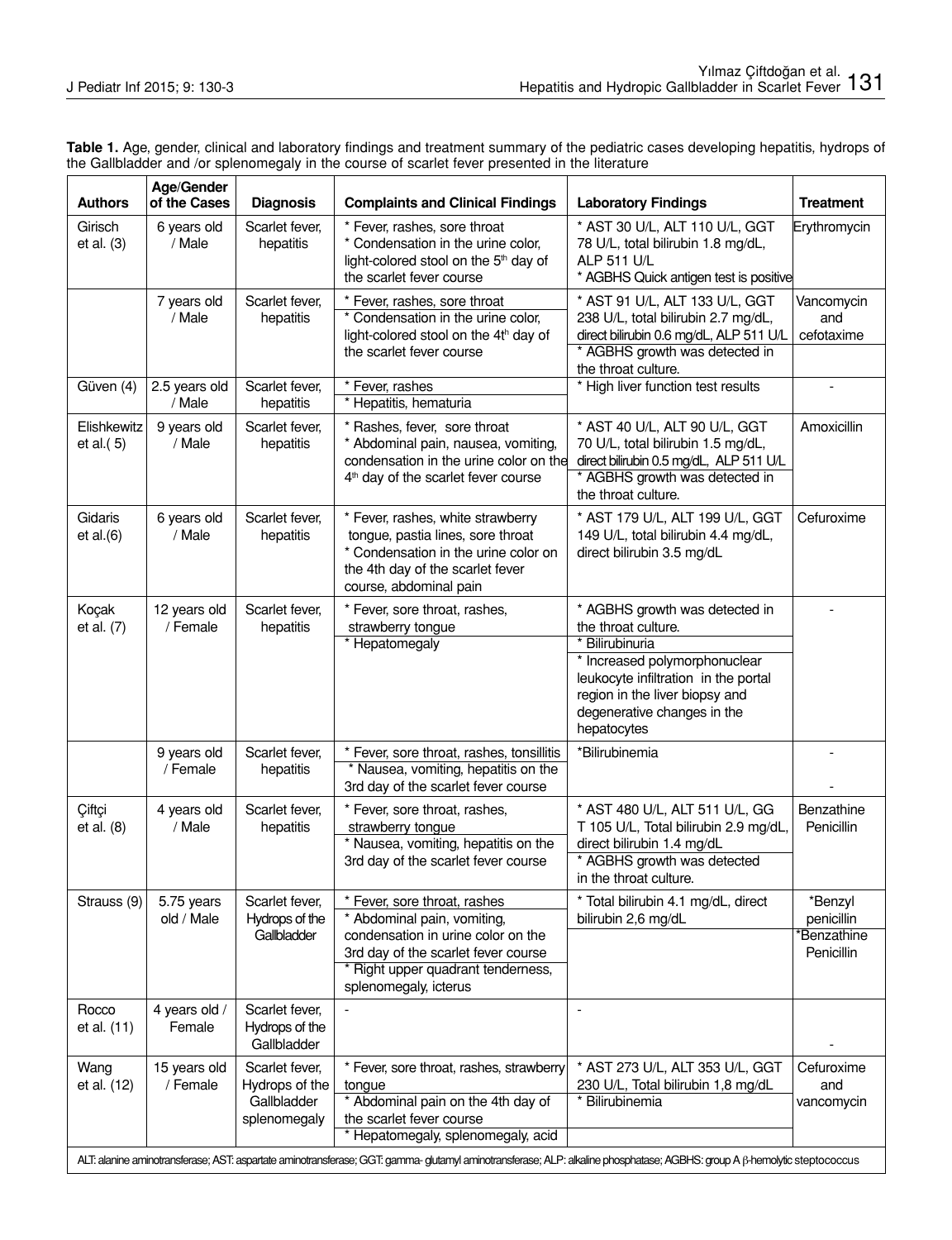Anti-streptomycin O (ASO) titre was 560 IU/mL, hydrops in the gallbladder and mild diffuse changes and hepatomegaly were found in the ultrasonography examination. No gallbladder stone or any structural anomaly that could explain the hydrops gallbladder was found in the ultrasonography examination. *S. pyogenes* was isolated in the throat culture. No growth was found in the blood culture. Following ten days of oral penicillin treatment, the patient had clinical recovery; laboratory and ultrasonography findings of hepatitis and hydrops gallbladder improved on the third week.

# **Discussion**

Hepatitis and hydrops of the gallbladder are very rare complications of scarlet fever. In the literature review, only 7 scarlet fever-related hepatitis cases and only 2 pediatric cases with hydropic gallbladder were found (3-10). In their study, Rocco et al. (11) presented the case of a 4-year-old girl with scarlet fever-related hepatitis and hydropic gallbladder; Wang et al. (12) presented the case of a 15-year of girl with scarlet fever-related hepatitis and hydropic gallbladder, splenomegaly and acidic (Table 1).

The etiology of scarlet fever-related hepatitis is not known categorically. It has been claimed that in the course of scarlet fever, streptococcal pyrogenic exotoxins may cause hepatitis by causing cellular damage via cytokine (11-13). Girisch et al. (3) emphasized that hepatitis might develop in scarlet fever-related hepatitis, but hepatitis might not be detected in some cases due to anicteric course. In the case we presented, the patient applied with the complaints of scarlet feverrelated complaints and hepatitis, nausea, vomiting, abdominal pain on the  $5<sup>th</sup>$  day of the symptoms; as a result of clinical, laboratory and ultrasonography examination, the diagnosis of hepatitis and hydrops of the gallbladder was made.

Hydrops of the gallbladder is very rare pediatric disease. Hydrops of the gallbladder is defined as acute enlargement in the gallbladder without gallstone or congenial gallbladder abnormalities. Even though the etiology of hydrops of gallbladder developing throughout the course of scarlet fever is not definitively known, it is though that as a result of streptococcal pyrogenic exotoxins-related cytokine-mediated damage or systemic situation-related gallbladder stasis such as fever, hydropic sac may develop (10-12).

# **Conclusion**

In this case study, hepatitis and hydrops of the gallbladder diagnosed with scarlet fever was presented. Scarlet fever in general is a benign infectious disease with an appropriate anti-biotherapy, but it should be remembered that it may, though rarely, cause serious complication such as hepatitis and hydrops of gallbladder.

**Informed Consent:** Written informed consent was obtained from parent of patient.

**Peer-review:** Externally peer-reviewed.

**Author Contributions:** Concept - D.Y.Ç.; Design - D.Y.Ç.; Supervision - D.Y.Ç.; Collection and/or Processing - D.Y.Ç., Ü.S., S.A.; Analysis and/or Interpretation - D.Y.Ç., Ü.S., S.A.; Literature Review - D.Y.Ç., Ü.S.; Writing - D.Y.Ç., Ü.S., S.A.; Critical Review - D.Y.Ç.

**Conflict of Interest:** No conflict of interest was declared by the authors.

**Financial Disclosure:** The authors declared that this study has received no financial support.

# **References**

- 1. Sande L, Flores AR. Group A, group C and group G betahemolytic streptococcal infections. In: Feigin and Cherry's Textbook of Pediatric Infectious Diseases, 7<sup>th</sup>, Cherry JD, Harrison GJ, Kaplan SL, et al. (Eds), Elsevier Saunders, Philadelphia 2014. p.1140-52.
- 2. American Academy of Pediatrics. Group A streptococcal infections. In: LK Pickering Baker CJ, Kimberlin DW, Long SS (eds). Red Book: 2009 Report of the Committee on Infectious Diseases. 28<sup>th</sup> edition. Elk Grove Village: American Academy of Pediatrics; 2009; p.616-28.
- 3. Girisch M, Heininger U. Scarlet fever associated with hepatitisreport of two cases. Infection 2000; 28: 251-3. **[\[CrossRef\]](http://dx.doi.org/10.1007/s150100070048)**
- 4. Guven A. Hepatitis and hematuria in scarlet fever. Indian J Pediatr 2002; 69: 985-6. **[\[CrossRef\]](http://dx.doi.org/10.1007/BF02726020)**
- 5. Elishkewitz K, Shapiro R, Amir J, et al. Hepatitis in scarlet fever. Isr Med Assoc J 2004; 6: 569-70.
- 6. Gidaris D, Zafeiriou D, Mavridis P, Gombakis N. Scarlet Fever and hepatitis: a case report. Hippokratia 2008; 12: 186-7.
- 7. Koçak N, Özsoylu S, Ertuğrul M, Özdöl G. Liver damage in scarlet fever: description of two affected children. Clin Pediatr 1976; 15: 462-4. **[\[CrossRef\]](http://dx.doi.org/10.1177/000992287601500510)**
- 8. Çiftçi E, Özdemir H, Bingöler EB, İnce E, Doğru Ü. Kızıl ile ilişkili hepatit. Ankara Üniversitesi Tıp Fakültesi Mecmuası 2002; 55: 307-10.
- 9. Strauss RG. Scarlet fever with hydrops of the gallbladder. Pediatrics 1969; 44: 741-5.
- 10. Challapalli M, Katerji A, Cunningham DG. Scarlet fever with acute hydrops of the gallbladder. Pediatr Infect Dis J 1988; 7: 527-8. **[\[CrossRef\]](http://dx.doi.org/10.1097/00006454-198807000-00024)**
- 11. Rocco R, Benedetti L, Escudero G, Jordán F. Hydrops of the gallbladder and hepatitis associated with scarlet fever. Acta Gastroenterol Latinoam 2010; 40: 61-4.